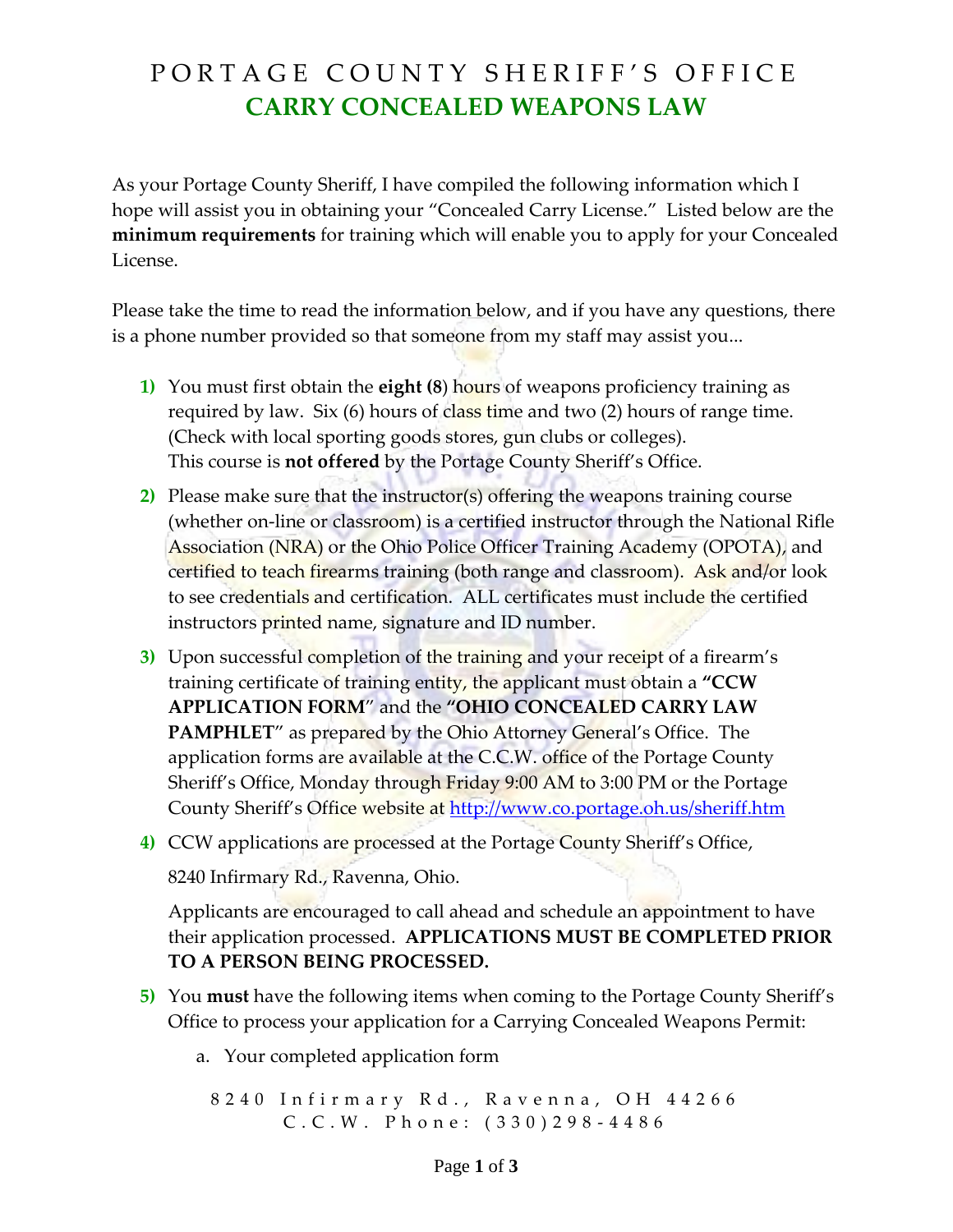## PORTAGE COUNTY SHERIFF'S OFFICE **CARRY CONCEALED WEAPONS LAW**

- **b.** "Original copy" of your firearms training certificate **- no photo-copies will be accepted**
- c. Current Ohio Driver's License or State ID
- d. Passport size color photo taken within the last thirty-days. (Affixed to your application)
- **6)** Forms of Payment: One of the following methods of payment for the **NON-REFUNDABLE APPLICATION FEE:** 
	- a. a money order, cashier's check, certified bank check made payable to the "**Portage County Treasurer**". SORRY, WE CANNOT ACCEPT PERSONAL CHECKS OR BUSINESS CHECKS
	- b. payment in the amount of **\$67.00 If you have lived in the state of Ohio for five (5) years or more (starting May 1st, 2019)**
	- **c.** payment in the amount of **\$78.00 if you have lived in the state of Ohio for less than five (5) years (starting May 1st, 2019)**
- **7)** Only one applicant can be processed at a time, and their completed application, and method of payment will be reviewed for completeness and accuracy. Your fingerprints will be obtained through the WebCheck system and sent electronically to the bureau of Criminal Investigation & Identification for a background check.
- **8)** The applicant will provide all the necessary information to conduct the required background investigation by the Sheriff's Office. You will then be notified as outlined, of the next step in the process pending background investigation.
- **9)** Within forty-five days (45) you will either have either received your license the day of your appointment, or by mail and/or a letter to advise you if your application has been denied (with the reason for the denial). The appeal process will also be explained in the certified letter to the applicant if the application is denied.
- **10)** Renewals In order for a C.C.W. license to be considered a "Renewal," the Original C.C.W. file needs to be through the Portage County Sheriff's Office. Renewal Items include:
	- a. Completed Application

```
8 2 4 0 I n f i r m a r y R d . , R a v e n n a , O H 4 4 2 6 6
C . C . W . P h o n e : ( 3 3 0 ) 2 9 8 - 4 4 8 6
```